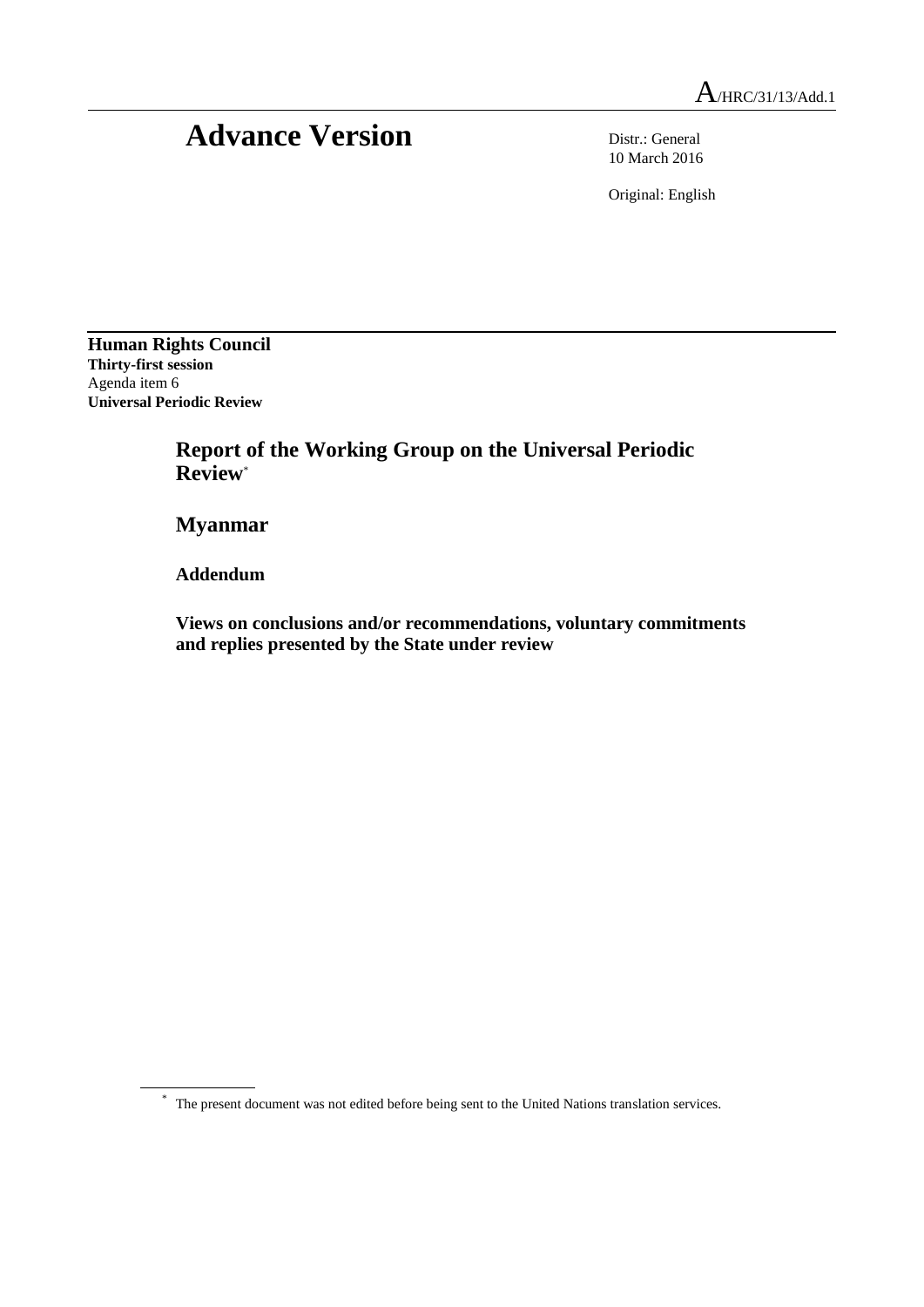1. Myanmar actively participated in the Second Universal Periodic Review (UPR) on 6 November 2015 in view of its principled support to purpose and process of the UPR. Myanmar firmly believes that the UPR mechanism provides a platform where member states of the United Nations could interact in a transparent, constructive and equal manner which helps to improve all human rights situations. It undoubtedly contributes to achieve common goal of promotion and protection of human rights at national levels.

2. Myanmar accepted the recommendations which are agreeable in terms of its merit, objective and principle. Most of them are in line with Myanmar's current and envisioned efforts on promoting and protecting of human rights of its people. Some of the recommendations are acceptable in principle to Myanmar and their implementation will be sequenced in accordance with national priorities. Some recommendations did not enjoy Myanmar's support since they do not reflect the true situation of the country and constitute interference in domestic jurisdiction of a sovereign state. Others also include the usage of a nomenclature "Rohingya" which never exist in Myanmar's ethnic history and thus, is not recognized by the people and the Government of Myanmar.

3. At the second cycle of its review, Myanmar received a total of 281 recommendations from 93 member states. The initial responses were made on 10 November 2015 during the adoption of the report on Myanmar by the Working Group on the Universal Period Review (UPR). Out of the 281 recommendations, 124 recommendations were accepted while 69 recommendations did not enjoy Myanmar's support. The remaining 88 recommendations were taken back to the Capital for thorough examination.

4. In considering the 88 recommendations, Myanmar had held inclusive consultations with relevant Ministries as well as other stakeholders including the Myanmar National Human Rights Commission and Civil Society Organizations. As a result, Myanmar has decided to accept 11 recommendations in full; 30 recommendations in principle; and one recommendation in part. As such, Myanmar generally accepted additional 42 recommendations after the examination, making a total of 166 recommendations accepted out of the 281 recommendations.

5. This document provides Myanmar's views on the 88 recommendations in paragraphs 144.1 to 144.88 of the draft UPR outcome report in document A/HRC/31/13.

6. Myanmar fully accepted the following recommendations in addition to the 124 accepted recommendations which were mentioned in the document A/HRC/31/13:

144.29, 144.30, 144.31, 144.55, 144.73, 144.74, 144.80, 144.81, 144.82, 144.83 and 144.84.

7. Myanmar accepted in principle, to recommendations 144.1, 144.2, 144.3, 144.4, 144.5, 144.6, 144.7, 144.8, 144.9, 144.10, 144.11, 144.12, 144.13, 144.14, 144.15, 144.16, 144.17, 144.18, 144.19, 144.20, 144.21, 144.22, 144.23, 144.24, 144.25, 144.26 and 144.27. Myanmar has been actively reviewing its status in relation to all core international human rights instruments with a view to joining them in future. Myanmar will continue this exercise.

8. Myanmar accepted recommendations 144.75 and 144.76, in principle, and is reviewing domestic laws including the Bar Council Act to meet prevailing circumstances. Nonetheless, Myanmar is not in a position to accept prescriptive tone contained therein. Principally, Myanmar also accepted recommendation 144.77 as Myanmar is currently reviewing the Child Law to bring it in line more with the Convention on the Rights of the Child.

9. Myanmar accepted recommendation 144.72 in part because it is in accord with national policy on advancing of women empowerment. While the merit of the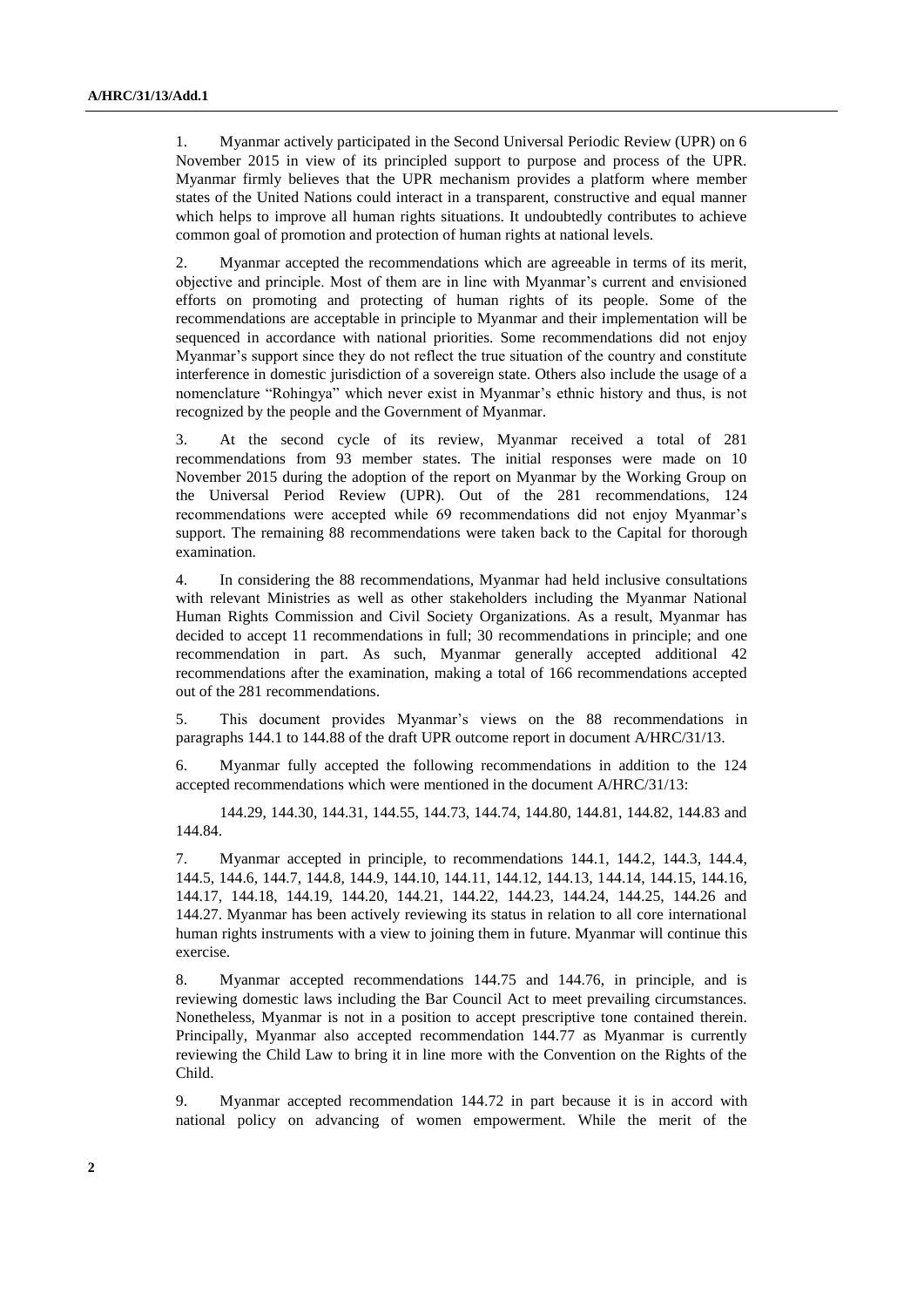recommendation is welcomed, Myanmar did not agree with the remaining part that contained prescriptive language and interfered in the domestic legislation and administration of the country.

10. Recommendations 144.33, 144.34, 144.35, 144.36, 144.37 and 144.38 did not enjoy Myanmar's support since Myanmar has been accepting the visits of the successive Special Rapporteurs on the situation of human rights in Myanmar. At the same time, questions raised by other special procedure mandate holders have been answered through written communications by the Government.

11. Myanmar is unable to support recommendations 144.39, 144.40, 144.41, 144.42, 144.43, 144.44 and 144.45. Myanmar is of the view that opening of an OHCHR country office should be based on mutually agreeable terms and conditions. Currently, cooperation with the OHCHR is ongoing as two OHCHR officers are operating in the country.

12. Recommendations 144.56, 144.57, 144.58, 144.59, 144.60, 144.61, 144.62, 144.63 and 144.64 did not enjoy Myanmar's support. Retaining or abolishing death penalty is a decision which falls within the domestic jurisdiction of a sovereign state given its history, social, culture and traditional values. Death penalty is retained in Myanmar to deter heinous crimes. However, no execution took place since 1989.

13. The recommendations 144.65, 144.66, 144.67, 144.68, 144.69, 144.70 and 144.71 did not enjoy Myanmar's support since there is no arbitrary arrest or detention in the country on political grounds. Actions are taken against only those who violate the existing laws of Myanmar.

14. Myanmar did not support recommendations 144.28, 144.47, 144.48, 144.49, 144.50, 144.51, 144.78 and 144.85 since Myanmar never exercise discriminatory practices based on race, religion or gender. The State Constitution guarantees the freedom of religion in its Article 34 which stipulates that *"Every citizen is equally entitled to freedom of conscience and the right to freely profess and practice religion subject to public order, morality or health and to the other provisions of this Constitution"*. This constitutional right is enjoyed by different communities in law and practice as their religious buildings lie side by side sharing same neighbourhood across the country demonstrating peaceful co-existence, tolerance and harmony. The Interfaith Friendship Group comprised of 122 organizations at central, states/ regions, districts and township levels are functioning actively and conveying messages of peace and harmony to the general public. As these recommendations are contrary to the situation on the ground, Myanmar is not in a position to accept any of them which would create misunderstandings and hamper Myanmar's pluralist society.

15. Recommendations 144.86 and 144.87 did not enjoy Myanmar's support since citizens of Myanmar are enjoying equal rights regardless of their race, culture or religion. Everyone who wishes to become a Myanmar citizen has the right to apply for citizenship and take part in transparent national verification process. Those who meet the criteria set out in 1982 Myanmar Citizenship Law have been granted citizenship. Temporary identification cards have been issued to those whose citizenship status is yet to be verified.

16. Myanmar is not in a position to support recommendations 144.52, 144.53 and 144.54 since there is no discrimination against any child born in Myanmar for registration.

17. Myanmar did not support recommendation 144.46 since abortion is prohibited by law as it is not socially and culturally acceptable in its society. However, there are some exceptions.

18. Recommendation 144.79 did not enjoy Myanmar's support since there are no restrictions of freedom of movement for its citizens.